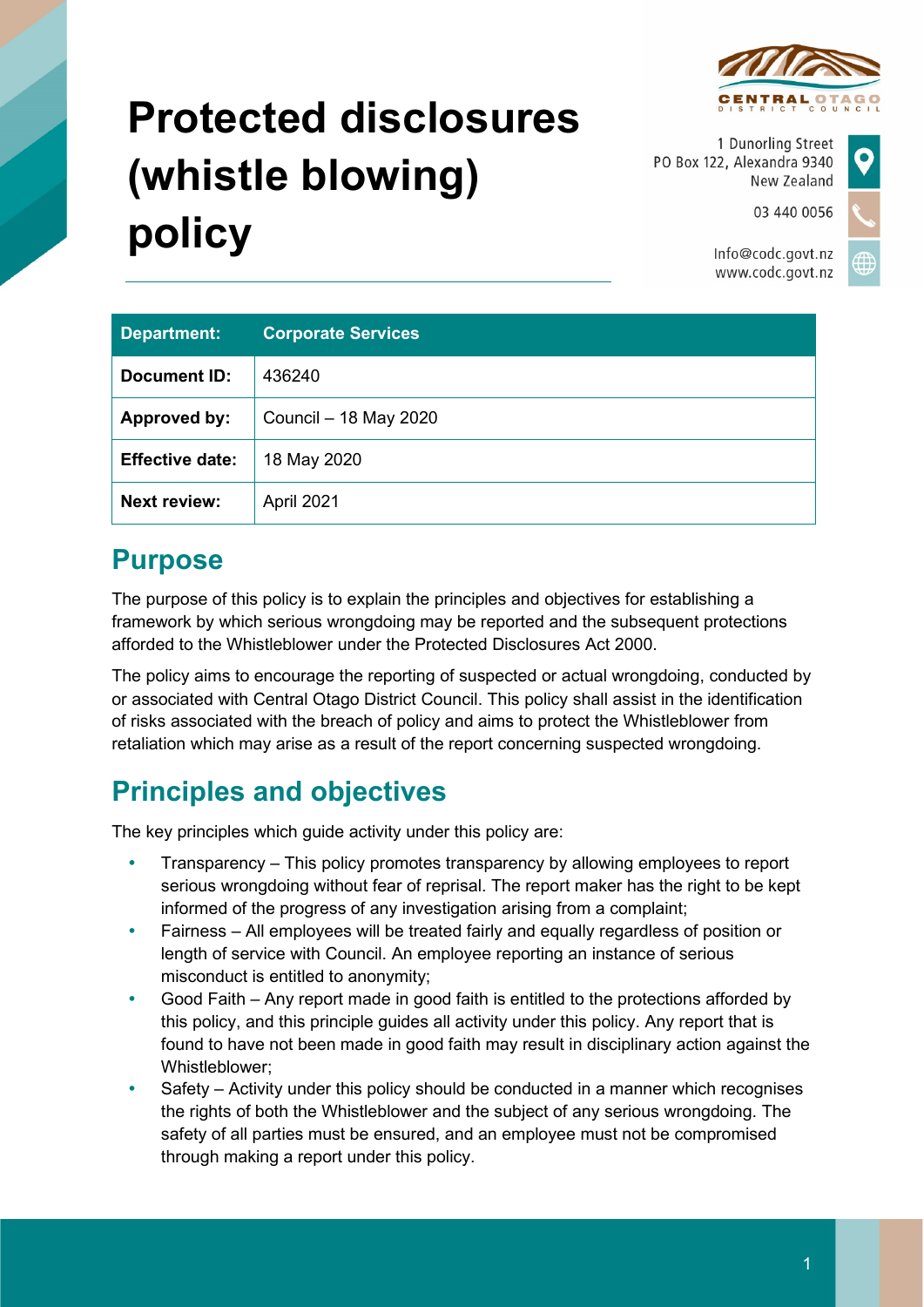

The objectives of this policy are to:

- Facilitate the disclosure and investigation of serious wrongdoing at Central Otago District Council
- Protect employees who make disclosures of serious wrongdoing

#### **Scope**

This policy applies to all Central Otago District Council employees and Elected Members wishing to report cases of serious wrongdoing. For the avoidance of any doubt, any reference to employees or staff in this policy shall include:

• An organisation's former employees, volunteers, employees, persons seconded to Council and as appropriate, contractors (individuals, contractor staff, sub-contractors or affiliated persons with third parties) members of the public and/or other parties with a business relationship with the Council, including Council-controlled Organisations.

## **Definitions**

| <b>Word or phrase</b> | <b>Definition</b>                                                                                                                                                                                                                                                                                                                                                                                                                                                                                                                                                                               |
|-----------------------|-------------------------------------------------------------------------------------------------------------------------------------------------------------------------------------------------------------------------------------------------------------------------------------------------------------------------------------------------------------------------------------------------------------------------------------------------------------------------------------------------------------------------------------------------------------------------------------------------|
| Serious wrongdoing    | Serious wrongdoing includes any instances of the following:<br>An unlawful use of public funds or resources; or<br>$\bullet$<br>An act or omission constituting a serious risk to public<br>$\bullet$<br>health or safety or the environment; or<br>An act or omission that constitutes a serious risk to the<br>$\bullet$<br>maintenance of law; or<br>An act or omission that constitutes an offence; or<br>$\bullet$<br>An act or omission by a public official that is oppressive,<br>$\bullet$<br>improperly discriminatory, grossly negligent or that<br>constitutes gross mismanagement. |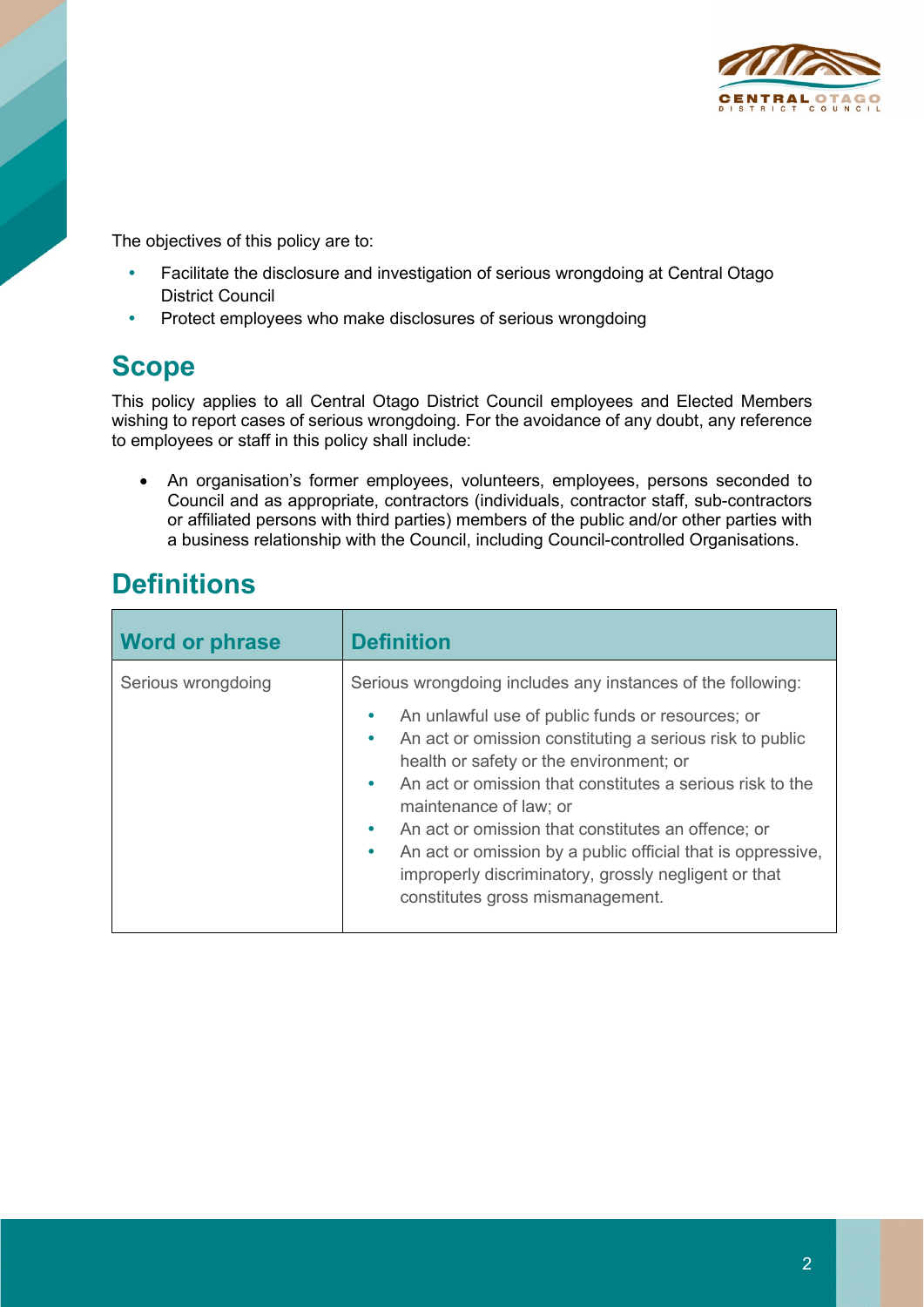

# **Policy**

### **Reporting**

- Reports can be made in several ways, either internally (e.g. to the Executive Manager – Corporate Services or to the Chief Executive Officer) or externally through the Office of the Ombudsman.
- Employees are encouraged to lodge a report if they suspect serious wrongdoing may have occurred. Relevant supporting information should be supplied when making a report.
- If the Whistleblower wishes to remain anonymous, they may contact the Chair of the Audit and Risk Committee or the Office of the Auditor General.
- In the event that a report of serious wrongdoing relates to a member of the Executive Team or the Chief Executive Officer, then the matter shall be referred to the Chair of the Audit and Risk Committee.
- In the event a report is made, and the complaint falls short of serious wrongdoing, the protections under the policy may not be available, however the complaint may still merit investigation. Complaints falling outside the definition of serious wrongdoing will be examined under usual disciplinary procedures.

#### **Protections**

- An employee who reports serious wrongdoing under this policy can claim protection under the Protected Disclosures Act 2000, provided they:
	- $\circ$  Believe the information they are reporting is true or have reasonable grounds to suspect that it is true; and
	- o The information is provided in good faith; and
	- o They wish for the matter to be investigated; and
	- o Want disclosure of that information protected.
- Employees who meet the above criteria are afforded the following protections:
	- o No civil, criminal or disciplinary proceedings can be taken against them for making a protected disclosure; and
	- o An employee who suffers retaliatory action by their employer for making a protected disclosure may be able to take personal grievance proceedings.
- An employee who makes a protected disclosure has the right to anonymity unless:
	- o The employee consents in writing to the disclosure of their identity; or
	- o The disclosure of identifying information:
		- − is essential to the effective investigation of the protected disclosure; or
		- − is essential to prevent serious risk to public health, safety or the environment; or
		- is essential in the interests of transparency and fairness; or
		- the concern is raised with a lawyer for the purpose of obtaining legal advice or representation.